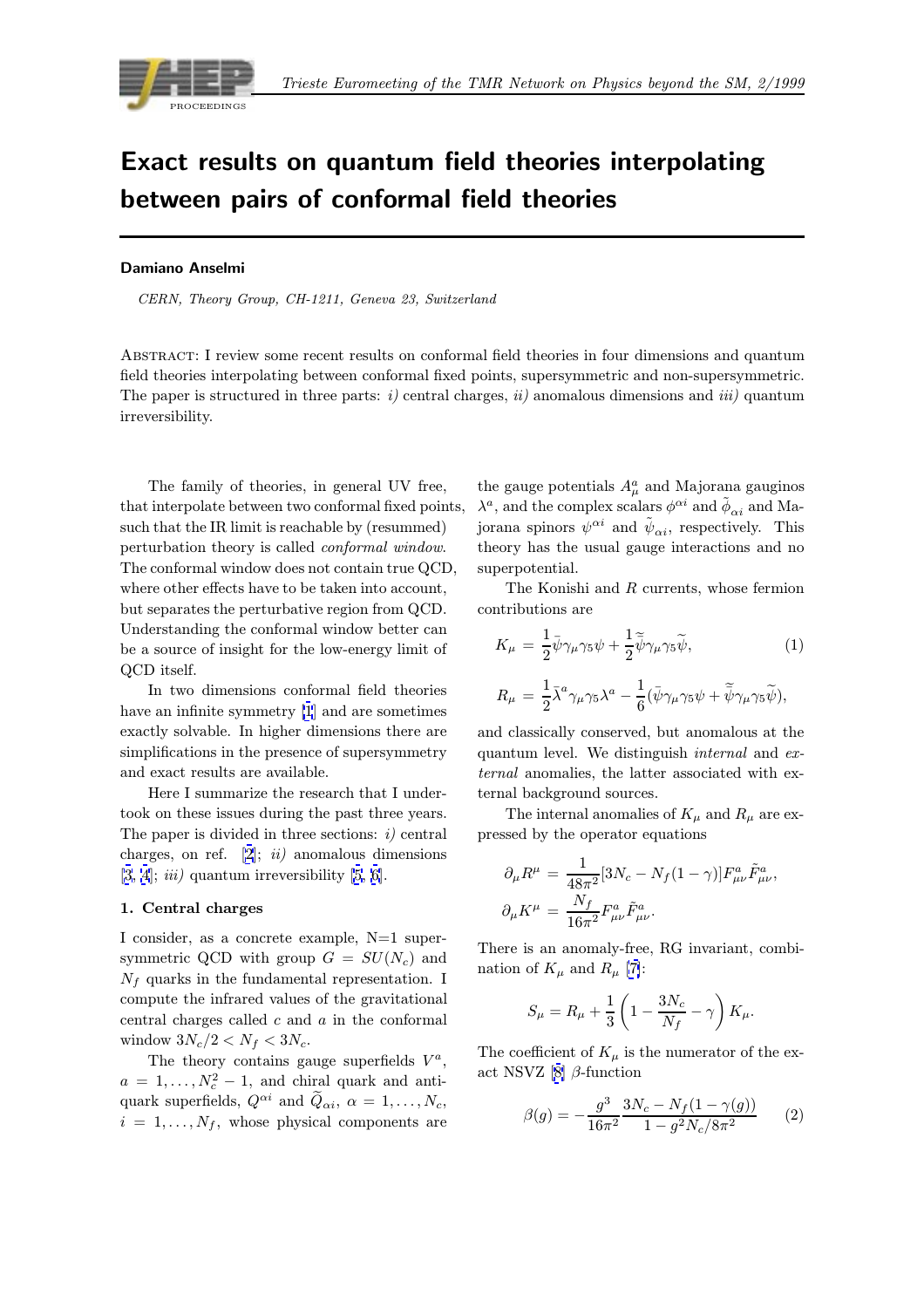<span id="page-1-0"></span>and  $\gamma/2$  is the anomalous dimension of the superfield  $Q$  (or  $Q$ ).

The first example of exact IR result is the anomalous dimension

$$
\gamma_{\rm IR} = 1 - \frac{3N_c}{N_f} \tag{3}
$$

of the quark fields, obtained by setting  $\beta$  equal to zero. This has been known for a long time. We now compute other interesting quantities in the IR limit.

 $R_u$  is the lowest component of the supercurrent superfield  $J_{\alpha\dot{\alpha}}$  that also contains the stress tensor and supersymmetry currents. To study the gravitational central charges we introduce the background metric  $g_{\mu\nu}$  and source  $V_{\mu}$  for the Rcurrent. In these background fields the trace and R-anomalies are related by supersymmetry and read in a critical theory

$$
\Theta = \frac{c}{16\pi^2} (W_{\mu\nu\rho\sigma})^2 - \frac{a}{16\pi^2} (\widetilde{R}_{\mu\nu\rho\sigma})^2 + \frac{c}{6\pi^2} V_{\mu\nu}^2
$$

$$
\partial_{\mu} R^{\mu} = \frac{c-a}{24\pi^2} R_{\mu\nu\rho\sigma} \widetilde{R}^{\mu\nu\rho\sigma} + \frac{5a - 3c}{9\pi^2} V_{\mu\nu} \widetilde{V}^{\mu\nu}.
$$

We include a factor of  $\sqrt{g}$  in the definition of  $R^{\mu}$ . Here  $W_{\mu\nu\rho\sigma}$  is the Weyl tensor and  $R_{\mu\nu\rho\sigma}$ is the dual of the curvature tensor, the second term of  $\Theta$  being the Euler density;  $V_{\mu\nu}$  is the field strength of  $V_\mu$ . The coefficient a of the Euler density is an independent constant, while the coefficients of the  $(W_{\mu\nu\rho\sigma})^2$  and  $(V_{\mu\nu})^2$  terms are related. This can be proved by observing that the two-point function of  $J^{\alpha\dot{\alpha}}$  has a unique structure in superspace [9],

$$
\langle J_{\alpha\dot{\alpha}}(z)J_{\beta\dot{\beta}}(0)\rangle \propto c \frac{s_{\alpha\dot{\beta}}\bar{s}_{\beta\dot{\alpha}}}{(s^2\bar{s}^2)^2},\tag{4}
$$

and calculatin[g](#page-7-0) the partial derivative  $\mu \partial/\partial \mu$  of the correlators

$$
\langle T_{\mu\nu}(x) T_{\rho\sigma}(0) \rangle = -\frac{c}{48\pi^4} \prod_{\mu\nu,\rho\sigma}^{(2)} \left( \frac{1}{|x|^4} \right),
$$
  

$$
\langle R_{\mu}(x) R_{\nu}(0) \rangle = \frac{c}{3\pi^4} \pi_{\mu\nu} \left( \frac{1}{|x|^4} \right),
$$

using

$$
\int \Theta = \mu \frac{\partial}{\partial \mu}, \qquad \mu \frac{\partial}{\partial \mu} \left( \frac{1}{|x|^4} \right) = 2\pi^2 \delta(x). \tag{5}
$$

Here  $\pi_{\mu\nu} = \partial_{\mu}\partial_{\nu} - \Box \delta_{\mu\nu}$  and  $\prod_{\mu\nu,\rho\sigma}^{(2)} = 2\pi_{\mu\nu}\pi_{\rho\sigma} -$ <br>  $2(\pi, \pi)$  and  $\Gamma_{\mu\nu}^{(2)}$  are proposed relation of (5)  $3(\pi_{\mu\rho}\pi_{\nu\sigma} + \pi_{\mu\sigma}\pi_{\nu\rho})$ . The second relation of (5) can be obtained by means of a regularization technique.

In a free supersymmetric gauge theory with  $N_v$  gauge and  $N_\chi$  chiral multiplets, the values of c and a are

$$
c_{UV} = \frac{1}{24} (3N_v + N_\chi), \quad a_{UV} = \frac{1}{48} (9N_v + N_\chi).
$$

Off criticality, there are additional terms in Θ and  $\partial_{\mu}R^{\mu}$  that are proportional to  $\beta(g)$ , including the internal contribution  $\beta/4 F_{\mu\nu}^2$ , and do not contribute to the total flow, and the control not contribute to the total flow, and the central charges depend on the coupling, i.e.  $c = c(g)$  and  $a = a(g)$ .

Since  $S_{\mu}$  is quantum-conserved in the absence of sources, its external anomalies are scaleindependent [10]:

$$
\partial_{\mu}S^{\mu} = \frac{s_1}{24\pi^2} R_{\mu\nu\rho\sigma} \widetilde{R}^{\mu\nu\rho\sigma} + \frac{s_2}{9\pi^2} V_{\mu\nu} \widetilde{V}^{\mu\nu}.
$$

 $\mu\nu$ , A one-loop c[omp](#page-7-0)utation gives

$$
s_1 = \frac{1}{16}(N_c^2 + 1),
$$
  
\n
$$
s_2 = \frac{9}{16}\left(N_c^2 - 1 - 2N_cN_f\left(\frac{N_c}{N_f}\right)^3\right).
$$

Now, we observe that  $R_{\mu} = S_{\mu}$  in the IR limit, whence

$$
s_1 = c_{IR} - a_{IR},
$$
  $s_2 = 5a_{IR} - 3c_{IR},$ 

so that we finally get

$$
c_{\rm IR} = \frac{1}{16} \left( 7 N_c^2 - 2 - 9 \frac{N_c^4}{N_f^2} \right),
$$
  

$$
a_{\rm IR} = \frac{3}{16} \left( 2 N_c^2 - 1 - 3 \frac{N_c^4}{N_f^2} \right).
$$
 (6)

Observe that  $c_{IR}$  and  $a_{IR}$  are non-negative throughout the conformal window, in agreement with their nature of central charges. In particular, the inequality  $c_{IR} \geq 0$  follows from reflection positivity of the stress-tensor two-point function.

The total flows of the central charges are

$$
c_{\rm UV} - c_{\rm IR} = -\frac{N_c N_f}{48} \gamma_{IR} \left( 3 \frac{N_c}{N_f} + 9 \frac{N_c^2}{N_f^2} - 4 \right),
$$
  
\n
$$
a_{\rm UV} - a_{\rm IR} = \frac{N_c N_f}{48} \gamma_{IR}^2 \left( 2 + 3 \frac{N_c}{N_f} \right) \ge 0.
$$
 (7)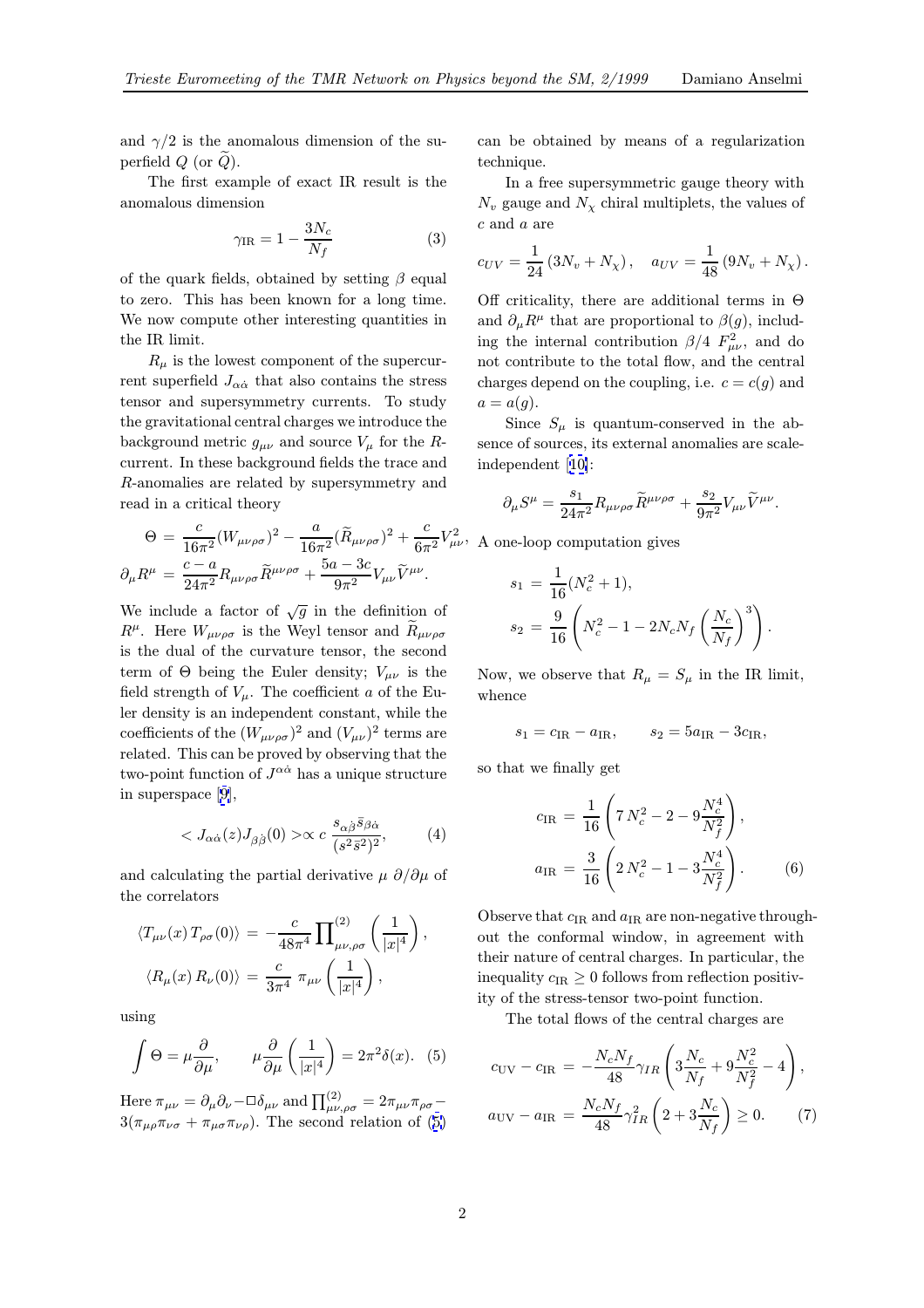The difference  $a_{\text{UV}}-a_{\text{IR}}$  is everywhere positive in the conformal window, as conjectured by Cardy [11]. This phenomenon is called quantum irre*versibility*. Instead, the difference  $c_{UV} - c_{IR}$  is positive in part of the conformal window and neg[ativ](#page-7-0)e in the rest.

A corollary of the above derivation is that both c and a are constant on families of conformal field theories, i.e. they are marginally uncorrected.

The procedure that we have illustrated can be applied any time there is a unique R-current and a conformal window. The effects of mass perturbations and symmetry breaking can be straightforwardly included. The analysis of a wide class of models, done in [12], confirms the conclusions that we have just derived, in particular the inequalities  $a_{\text{UV}} \ge a_{\text{IR}} \ge 0$ , on which we have more to say in section 3.

## 2. Anomalous dimensions

The second class of quantities that characterize a conformal field theory are the anomalous dimensions. Given that the operator-product expansion of the stress-tensor does not close, of primary interest is the spectrum of anomalous dimensions of the (infinitely many) higher-spin currents generated by the  $TT$  OPE. In general the classification is not simple, but with the help of supersymmetry we can reach this goal in various models. Using theorems discovered in the context of the deep inelastic scattering, in particular the Ferrara-Gatto-Grillo theorem [13] and the Nachtmann theorem [14], several conclusions about strongly coupled conformal field theories can be derived.

The algorithm to work out the cur[ren](#page-7-0)ts of the quantum conformal [alge](#page-7-0)bra, starts from the stress-tensor T and the spin-0 component  $\Sigma_0$  of the Konishi multiplet, which is the first operator generated by the  $TT$  OPE [9], and proceeds via a combination of two operations:

i) supersymmetry, that moves "vertically" in the algebra, which means that it changes the dimension of the operators an[d](#page-7-0) therefore their singularity in the OPE;

ii) orthogonalization of two-point functions, that moves "horizontally", i.e. at the same singularity level in the OPE.

I illustrate this very briefly in the case of the N=2 vector multiplet. The current multiplets have length 2 in spin units, and, in particular, the multiplet of the stress-tensor. There is one multiplet for each spin, even or odd.

The vector, spinor and scalar contributions to the currents of the N=2 vector multiplet  $(A_\mu, \lambda_i)$ ,  $(M, N), i = 1, 2$ , are schematically given in the free-field limit by

$$
\mathcal{J}^{V} = F_{\mu\alpha}^{+} \overleftrightarrow{\Omega}_{even}^{V} F_{\alpha\nu}^{-}, \quad \mathcal{A}^{V} = F_{\mu\alpha}^{+} \overleftrightarrow{\Omega}_{odd}^{V} F_{\alpha\nu}^{-},
$$

$$
\mathcal{J}^{F} = \frac{1}{2} \overline{\lambda}_{i} \gamma_{\mu} \overleftrightarrow{\Omega}_{odd} \lambda_{i}, \quad \mathcal{A}^{F} = \frac{1}{2} \overline{\lambda}_{i} \gamma_{5} \gamma_{\mu} \overleftrightarrow{\Omega}_{even} \lambda_{i}
$$

$$
\mathcal{J}^{S} = M \overleftrightarrow{\Omega}_{even} M + N \overleftrightarrow{\Omega}_{even} N,
$$

$$
\mathcal{A}^{S} = -2i M \overleftrightarrow{\Omega}_{odd} N,
$$

plus improvement terms [15], where  $\overleftrightarrow{\Omega}_{even/odd}$ denotes an even/odd string of derivative operators  $\overleftrightarrow{\partial}$ ,  $\overrightarrow{J}$ ,  $\overrightarrow{A}$  denote the even and odd (axial) currents, and  $V, F, S$  mean vector, fermion, scalar. A simple set of ru[les](#page-7-0) determines the operation  $i$ ). The result is

$$
\mathcal{J}^S \to -2\mathcal{A}^F + 2\mathcal{A}^S, \quad \mathcal{A}^S \to -2\mathcal{J}^F + 2\mathcal{J}^S,
$$
  

$$
\mathcal{J}^F \to -8\mathcal{A}^V + \mathcal{A}^S, \quad \mathcal{A}^F \to -8\mathcal{J}^V + \mathcal{J}^S,
$$
  

$$
\mathcal{J}^V \to -2\mathcal{A}^V + \frac{1}{4}\mathcal{A}^F, \quad \mathcal{A}^V \to -2\mathcal{J}^V + \frac{1}{4}\mathcal{J}^F.
$$

This operation raises the spin by one unit and it is independent of the spin on the basis  $(\mathcal{J}^{S,F,V},$  $\mathcal{A}^{S,F,V}$ , which is, however, not diagonal in the sense of point  $ii$ ). The diagonalization produces the correct higher-spin currents, which are rational combinations of the  $(\mathcal{J}^{S,F,V}, \mathcal{A}^{S,F,V}).$ 

The current multiplet of the stress tensor reads in particular

$$
\mathcal{T}_0 = \frac{1}{2}\mathcal{J}_0^S, \qquad \mathcal{T}_1 = -\mathcal{A}_1^F + \mathcal{A}_1^S,
$$
  

$$
\mathcal{T}_2 = 8\mathcal{J}_2^V - 2\mathcal{J}_2^F + \mathcal{J}_2^S.
$$

It contains also a spin-1 current  $\mathcal{T}_1$  (an R-current) and a spin-0  $\mathcal{T}_0$  mass operator.

One can proceed similarly for the hypermultiplet and then combine the two in an  $N=2$  finite theory, which is the case we are interested in here. This family is parametrized by a coupling constant  $g$  as well as the rank  $N_c$  of the gauge group, which we assume to be  $SU(N_c)$ .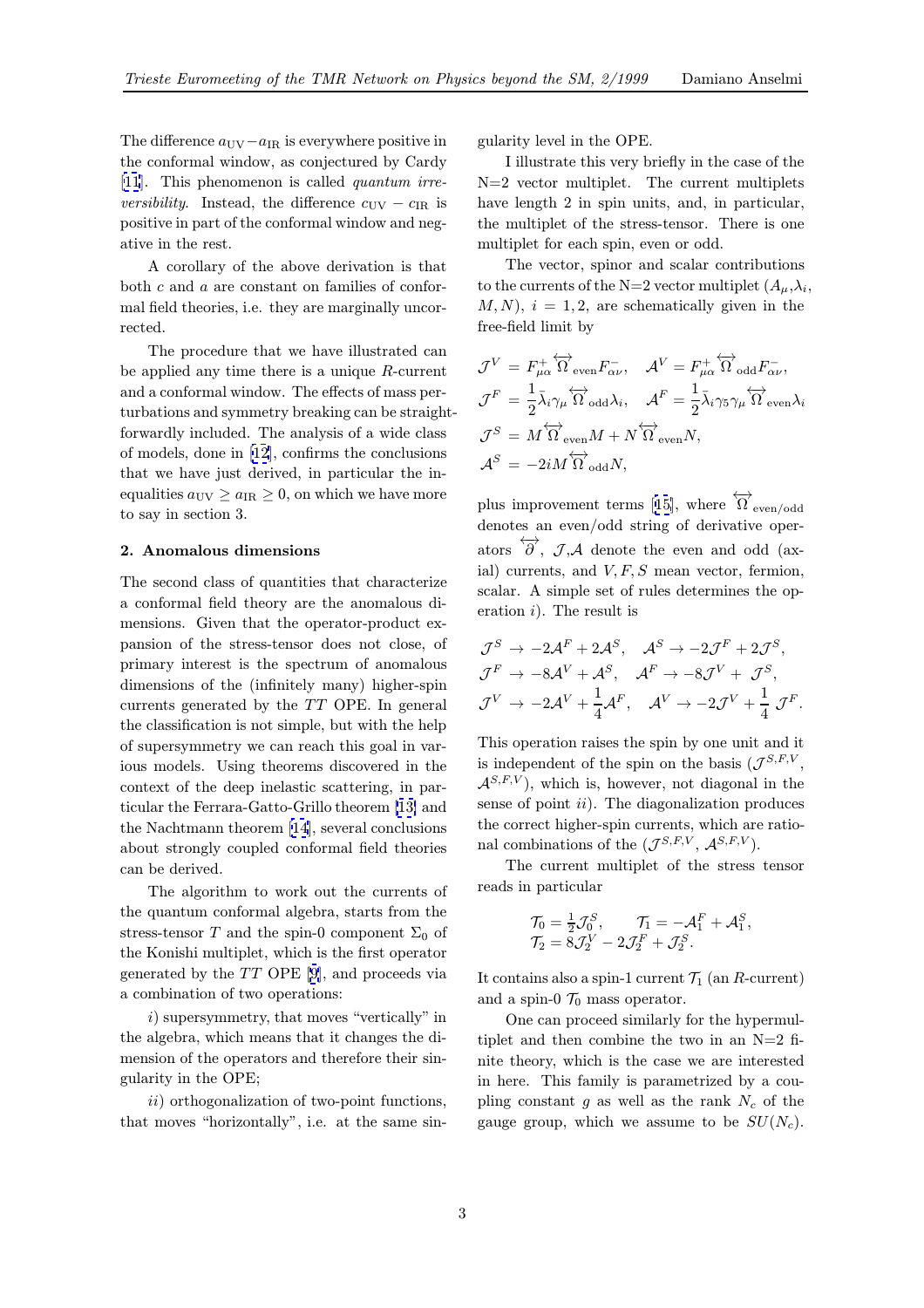Multiplets having different minimal spins are orthogonal, but there are pairs of multiplets having the same minimal spin. These, in general, mix under renormalization. In particular, there is a multiplet  $\mathcal{T}^*$  mixing with  $\mathcal{T}$ .

At q different from zero the higher-spin currents acquire anomalous dimensions (and are extended to include other supersymmetric partners that disappear when  $q = 0$ ). Let  $h_{2s}$  denote the minimal anomalous dimensions of the even-spin levels. The Ferrara-Gatto-Grillo-Nacthmann (FG-GN) theorem states that, starting from the spin-2 level included, the spectrum  $h_{2s}$  is positive, increasing and convex:

 $0 \leq h_{2s} \leq h_{2(s+1)}, \quad h_{2(s+1)}-h_{2s} \leq h_{2s}-h_{2(s-1)}.$ 

The most important implication of this theorem is that the OPE algebra generated by the multiplet of the stress-tensor does close in some special situation that we now describe.

We can classify conformal field theory in two classes:

i) open conformal field theory, when the quantum conformal algebra contains an infinite number of (generically non-conserved) currents;

ii) closed conformal field theory, when the quantum conformal algebra closes with a finite set of (conserved) currents.

The FGGN theorem implies in particular that the spectrum is identically zero if one  $h_{2s}$  is zero, and identically infinity if one  $h_{2s}$  is infinity. Precisely:

a) if  $h_{2s} = 0$  for some  $s > 1$ , then  $h_{2s} = 0 \,\forall s > 0$ , and

b) if  $h_{2s} = \infty$  for some  $s > 1$ , then  $h_{2s} = \infty$  $\forall s > 1.$ 

Equipped with this, we can describe the moduli space of conformal field theoriy as a ball centred in free-field theory. As a radius  $r$  one can take the value of any  $h_{2s}$ ,  $s > 1$ . The boundary sphere is the set of closed theories. The bulk is the set of open theories.

Let us discuss the two cases  $r = 0$  and  $r =$  $\infty$ , separately.

First, it is a rigorous and completely general consequence of the theorem that when  $r = \infty$ all current multiplets have infinite anomalous dimensions and decouple from the OPE, with the only possible exception of  $\mathcal{T}^*$ , which is "screened" by  $\mathcal T$ . Supersymmetry plays an important role, since each multiplet has necessarily some component with even spin, and therefore falls under the range of the Nachtmann theorem for  $r \to \infty$ . The algebra closes in this limit with  $\mathcal T$  and, eventually,  $\mathcal{T}^*$ .

The limit in which  $r \to \infty$  is the limit of maximally strong interaction, in the sense that once the quantum conformal algebra closes, there is no way to make the interaction any stronger. It is not sufficient to take  $q \to \infty$ : in N=4 supersymmetric Yang-Mills theory, indeed, the  $g \leftrightarrow 1/g$ duality suggests that the limit  $g \to \infty$  at  $N_c$ fixed is free and not closed. To have the maximally strong interaction, one needs to take the large- $N_c$  limit at the same time.

In the limit  $r \to 0$  some currents with nonvanishing anomalous dimension might survive, in principle, since  $r$  is sensible only to the *minimal* anomalous dimension of each even-spin level. It is nevertheless reasonable to expect that  $r \to 0$ reduces to a free-field theory, and this is what we conjecture. Indeed, no interacting theory with infinitely many conserved currents is known. An interesting case, in this respect, is  $N=4$  supersymmetric Yang-Mills theory, where the spectrum  $h_{2s}$  includes the full set of anomalous dimensions and therefore  $r \rightarrow 0$  assures that all higher-spin currents generated by the OPE are conserved.

The picture that has emerged can be summarized by the following statements.

i) Closed conformal field theory is the boundary of the moduli space of open conformal field theory.

ii) closed conformal field theory is the exact solution to the strongly coupled large- $N_c$  limit of open conformal field theory;

iii) a closed quantum conformal algebra determines uniquely the associated conformal field theory;

iv) a closed quantum conformal algebra is determined uniquely by two central charges, c and a.

We now comment on point  $iv$ ). The basic procedure to determine the quantum conformal algebra of closed conformal field theory (the socalled fusion rules) can be applied to any set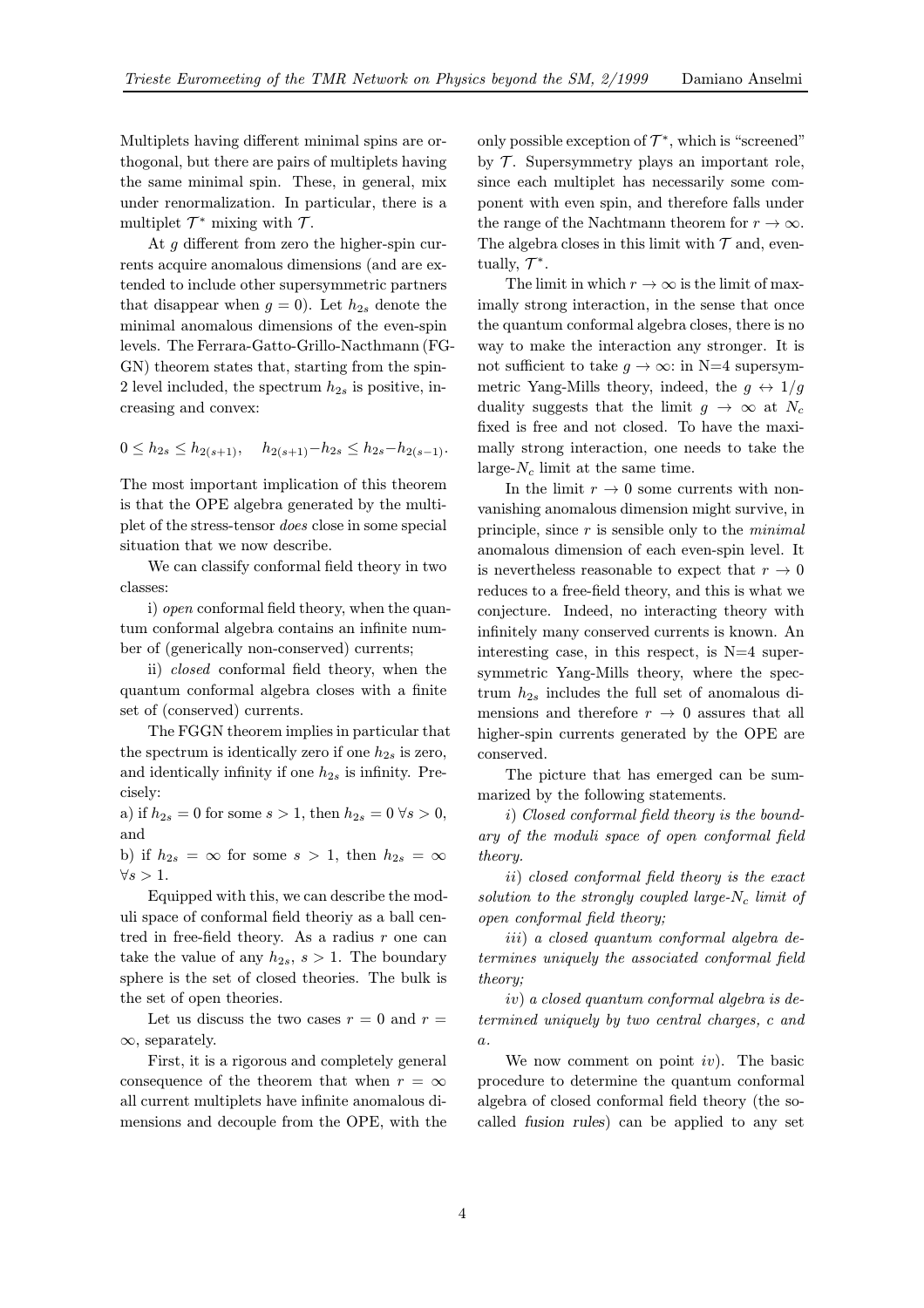of finite operators (for example, non-singlet currents with respect to some flavour group), although we focus to the minimal algebra (namely the one of the stress tensor) for the sake of generality. The procedure consists of the following steps. One studies the free-field OPE of an open conformal field theory and organizes the currents into orthogonal and mixing multiplets. Secondly, one turns a weak interaction on and computes the anomalous dimensions of the operators to the lowest orders in the perturbative expansion. Finally, one drops all the currents with a nonvanishing anomalous dimension. More generically, one can postulate a set of spin-0, 1 and 2 currents, that we call  $\mathcal{T}_{0,1,2}$ , and study the most general OPE algebra consistent with closure and unitary.

The closed  $N=2$  quantum conformal algebra for generic  $c$  and  $a$  reads schematically

$$
\begin{aligned}\n\mathcal{T}_0 \,\mathcal{T}_0 &= \frac{c}{|x|^4} + \frac{1}{|x|^2} \mathcal{T}_0, \\
\mathcal{T}_1 \,\mathcal{T}_1 &= \frac{c}{|x|^6} + \frac{1}{|x|^4} \mathcal{T}_0 + \left(1 - \frac{a}{c}\right) \frac{1}{|x|^3} \mathcal{T}_1 + \frac{1}{|x|^2} \mathcal{T}_2, \\
\mathcal{T}_2 \,\mathcal{T}_2 &= \frac{c}{|x|^8} + \left(1 - \frac{a}{c}\right) \frac{1}{|x|^6} \mathcal{T}_0 \\
&\quad + \left(1 - \frac{a}{c}\right) \frac{1}{|x|^5} \mathcal{T}_1 + \frac{1}{|x|^4} \mathcal{T}_2,\n\end{aligned}
$$

plus descendants and regular terms. We have emphasized those coefficients that are proportional to  $(1 - a/c)$ . We observe that

 $\cdot$  the  $c = a$  closed algebra is unique and coincides with the  $N=4$  one.

· given c and a, there is a unique closed conformal algebra with  $N=2$  supersymmetry.

c has a natural interpretation as the central extension of the algebra, while the combination  $(1 - a/c)$  is a structure constant. In a certain sense, when  $c \neq a$  the algebra is "non-Abelian".

There might be a slightly more general, but still closed, structure, if the multiplet  $\mathcal{T}^*$ , which mixes with  $\mathcal T$ , does not drop. This algebra is determined, by c, a and the anomalous dimension of  $\mathcal{T}^*$ .

Finally, we observe that in  $N=1$  (and nonsupersymmetric) theories the multiplet of the stresstensor will not contain spin-0 partners, in general, but at most the R-current. The above considerations stop at the spin-2 and 1 levels of the

OPE, but the procedure to determine the closed algebra is the same. What is more subtle is to identify the physical situation that the closed limit should describe.

### 3. Quantum irreversibility

Quantum field theory defines a natural fibre bundle. The base manifold is the space of physical correlators and the fibre is the space of scheme choices, with suitable regularity restrictions. A projection onto the base manifold is well-defined and assures scheme independence of the physical correlators. We call this bundle the schemebundle.

The scheme-bundle is equipped with a metric f and a fundamental one-form  $\omega$ , defined as follows. Consider the two-point function of the trace Θ of the stress-tensor. In four dimension we normalize it as

$$
\langle \Theta(x) \ \Theta(0) \rangle = \frac{1}{15\pi^2} \frac{\beta^2(t)f(t)}{|x|^8}.
$$

Reflection positivity assures that  $f \geq 0$ . Actually,  $f$  is strictly positive throughout the RG flow, since the zeroes of the two-point function are parametrized precisely by the factor  $\beta^2$ . f is therefore a metric in the space of coupling constants, defined on the fibre. The beta function is also defined on the fibre, since it is schemedependent, but the combination  $\beta^2(t) f(t)$  is scheme independent and therefore lives on the base manifold. It is not a metric on the base manifold, however, since it vanishes at the critical points.

The fundamendal one-form  $\omega$  is defined as

$$
\omega = -d\lambda \beta(\lambda) f(\lambda), \qquad (8)
$$

 $\lambda$  denoting the coupling constant, such that  $\Theta =$  $\beta(\lambda)$ O for a suitable operator O. In particular,  $\lambda = \ln \alpha$  in a gauge field theory, where  $O = F^2/4$ .

The central charge a multiplies the Gauss– Bonnet integrand, or Euler density,

$$
G_n = (-1)^{\frac{n}{2}} \varepsilon_{\mu_1 \nu_1 \cdots \mu_{\frac{n}{2}} \nu_{\frac{n}{2}}} \varepsilon^{\alpha_1 \beta_1 \cdots \alpha_{\frac{n}{2}} \beta_{\frac{n}{2}}} \prod_{i=1}^{\frac{n}{2}} R^{\mu_i \nu_i}_{\alpha_i \beta_i},
$$

in the trace anomaly coupled to an external gravitational field.  $G_n$  is a non-trivial total derivative, i.e. the total derivative of a non-gaugecovariant current (the Chern–Simons form) and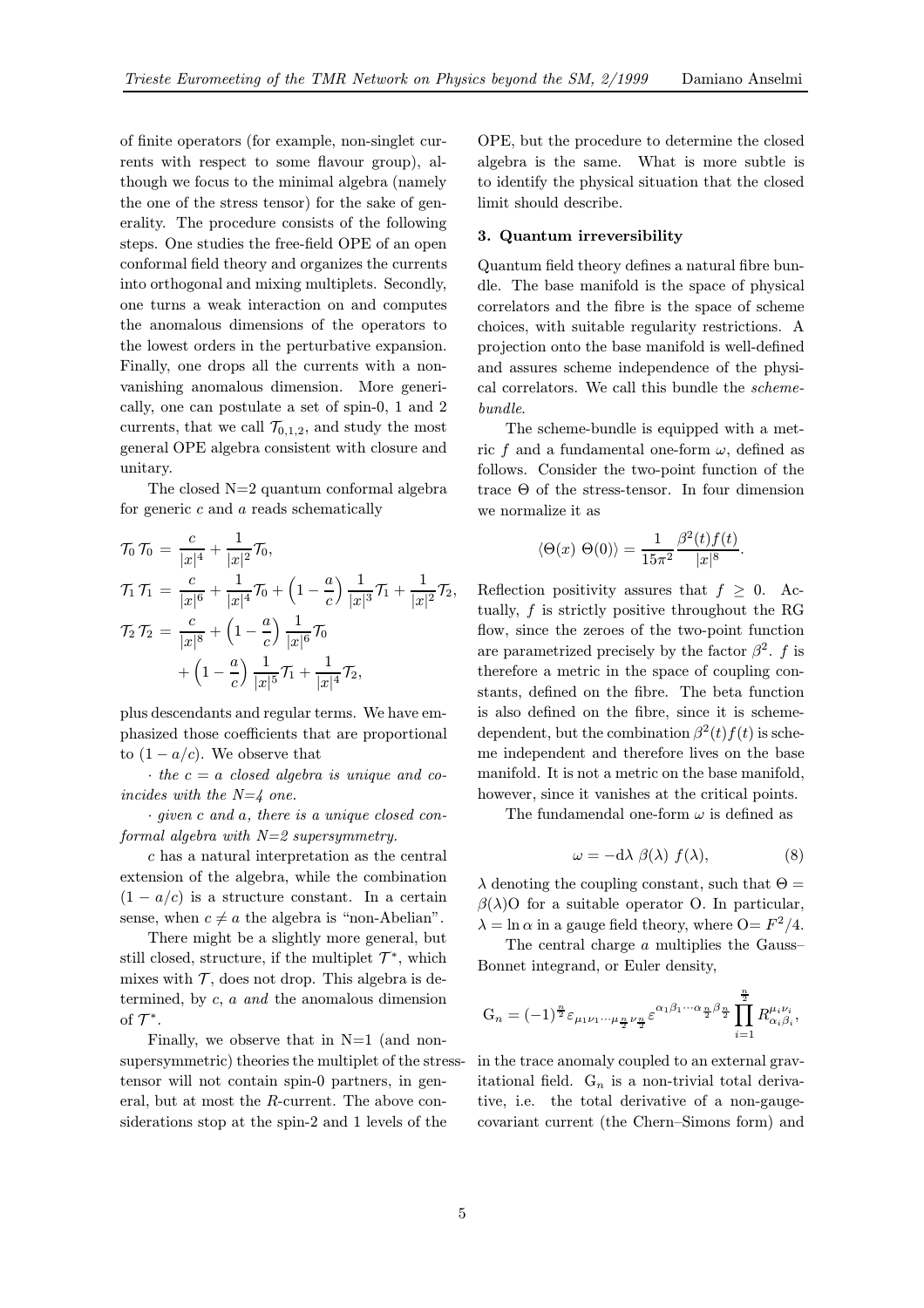<span id="page-5-0"></span>so it is defined up to trivial total derivatives, the divergence of a gauge-covariant current. The topological numbers calculated with a modified Gauss–Bonnet integrand of the form  $\tilde{G}_n = G_n +$  $\nabla_{\alpha}J^{\alpha}$  are exactly the same as those computed with  $G_n$ .

That the modified integrand can be chosen to be linear in the conformal factor and in that case we call it pondered Euler density . In particular  $\tilde{G}_n \propto \Box^{\frac{n}{2}} \phi$  for a conformally-flat metric  $g_{\mu\nu} =$ <br> $\delta \Omega^{\alpha}$  Whiting  $\tilde{G}^C = \partial \Omega^{\alpha}$  where  $\tilde{G}^{\alpha}$  is the  $\delta_{\mu\nu}e^{2\phi}$ . Writing  $\sqrt{g}G_n = \partial_\alpha C^\alpha$ , where  $C^\alpha$  is the Chern–Simons form, the pondered Chern–Simons form reads  $\tilde{C}^{\alpha} = C^{\alpha} + \sqrt{g}J^{\alpha}$  and  $\sqrt{g}\tilde{G}_n = \partial_{\alpha}\tilde{C}^{\alpha}$ .

In four dimensions  $\tilde{G}_4$  reads

$$
\tilde{\mathcal{G}}_4 = \mathcal{G}_4 - \frac{8}{3}\Box R = \mathcal{G}_4 + \nabla_\alpha J_4^\alpha, \qquad J_4^\alpha = -\frac{8}{3}\nabla_\alpha R.
$$

In six dimensions we have  $\tilde{G}_6 \equiv G_6 + \nabla_\alpha J_6^\alpha$  with

$$
J_6^{\alpha} = -\frac{48}{5} R^{\alpha \mu} \nabla_{\mu} R + \frac{102}{25} \nabla^{\alpha} R^2
$$

$$
-12 \nabla^{\alpha} (R_{\mu \nu} R^{\mu \nu}) - \frac{24}{5} \nabla^{\alpha} \Box R,
$$

so that on conformally-flat metrics

$$
\sqrt{g}\,\tilde{\mathcal{G}}_6 = 48\,\square^3\phi.
$$

In generic  $n$  the pondered Euler density has the form

$$
\tilde{G}_n = G_n + \nabla_\alpha J_n^{\alpha} = G_n + \dots + p_n \square^{n/2 - 1} R,
$$
  
\n
$$
J_n^{\alpha} = \dots + p_n \nabla^{\alpha} \square^{\frac{n}{2} - 2} R,
$$
\n(9)

and on conformally-flat metrics  $\sqrt{g}\tilde{G}_n = -2(n-1)$  $1)p_n\Box^n\phi$ . Only the coefficient  $p_n$  in (9) is relevant for us and the definition of  $\tilde{G}_n$  makes it easily calculable.

The Euler characteristic of the n-dimensional sphere  $S<sup>n</sup>$  is equal to 2. In our notation we can write

$$
(-1)^{\frac{n}{2}} 2^{\frac{3n}{2}+1} \pi^{\frac{n}{2}} \left(\frac{n}{2}\right)! = \int_{S^n} \sqrt{g} G_n \,d^n x \qquad \text{the}
$$

$$
= \int_{S^n} \sqrt{g} \tilde{G}_n \,d^n x = -2(n-1)p_n \int_{S^n} \Box^{\frac{n}{2}} \phi \,d^n x.
$$

A sphere has the metric  $ds^2 = \frac{dx^2}{(1+x^2)^2}$ , so that  $\phi = -\ln(1 + x^2)$ . We have

$$
\int \Box^{\frac{n}{2}} \phi = 2^{n} (-1)^{\frac{n}{2}} \pi^{\frac{n}{2}} \Gamma\left(\frac{n}{2}\right)
$$

and therefore

$$
p_n = -\frac{2^{\frac{n}{2}}n}{2(n-1)},
$$

which agrees with the known values in  $n = 4$  and  $n = 6$ . In [6] the expression of  $\tilde{G}_8$  is also worked out and  $p_8$  is checked.

Summarizing, on conformally flat metrics

$$
\sqrt{g}\tilde{G}_n = 2^{\frac{n}{2}}n\Box^{\frac{n}{2}}\phi.
$$

According to ref. [5] the Euler density that should appear in the trace anomaly should be precisely the pondered Euler density, thereby removing the ambiguities associated with the trivial total derivative ter[ms](#page-7-0) of the form  $\nabla_{\alpha}J_n^{\alpha}$ . The dependence of the trace anomaly on the conformal factor  $\phi$  becomes extraordinarily simple,

$$
\Theta = a_n \tilde{G}_n + \text{conf.} \text{invs.} = 2^{\frac{n}{2}} n a_n e^{-n\phi} \Box^{\frac{n}{2}} \phi
$$
\n(10)

and the relation between the total a-flow and the Θ-two-point function becomes manifest. Normalizing  $a$  as in  $(10)$ , the two-point function reads at criticality

$$
\langle \Theta(x) \Theta(y) \rangle = -2^{\frac{n}{2}} n a_n \Box^{\frac{n}{2}} \delta(x - y)
$$

and the expression for the a-flow is therefore

$$
a_n^{\text{UV}} - a_n^{\text{IR}} = \frac{\int d^n x \, |x|^n \, \langle \Theta(x) \, \Theta(0) \rangle}{2^{\frac{3n}{2} - 1} \, n \, \Gamma(n+1)}.\tag{11}
$$

It would be desirable to compute the values of  $a_n$  for free fields in arbitrary dimension (only a few cases have been treated, so far, for  $n > 4$ ) and normalize  $a_n$  so that it equals 1 for a real scalar field, and reads in general

$$
N_s + f_n N_f + v_n N_v \tag{12}
$$

for free-field theories with  $N_s$  real scalar fields,  $N_f$  Dirac fermions and  $N_v$  vectors. In  $n = 4$  we change the normalization of a according to this convention  $(f_4 = 11, v_4 = 62)$  and write

$$
\Delta a = a_{\text{UV}} - a_{\text{IR}} = \int_{\text{UV}}^{\text{IR}} \omega \ge 0. \tag{13}
$$

The total RG flow of  $a$  is the integral of the fundamental one-form  $\omega$  between the fixed points. Quantum irreversibility is measured by the invariant (i.e. scheme-independent) area of the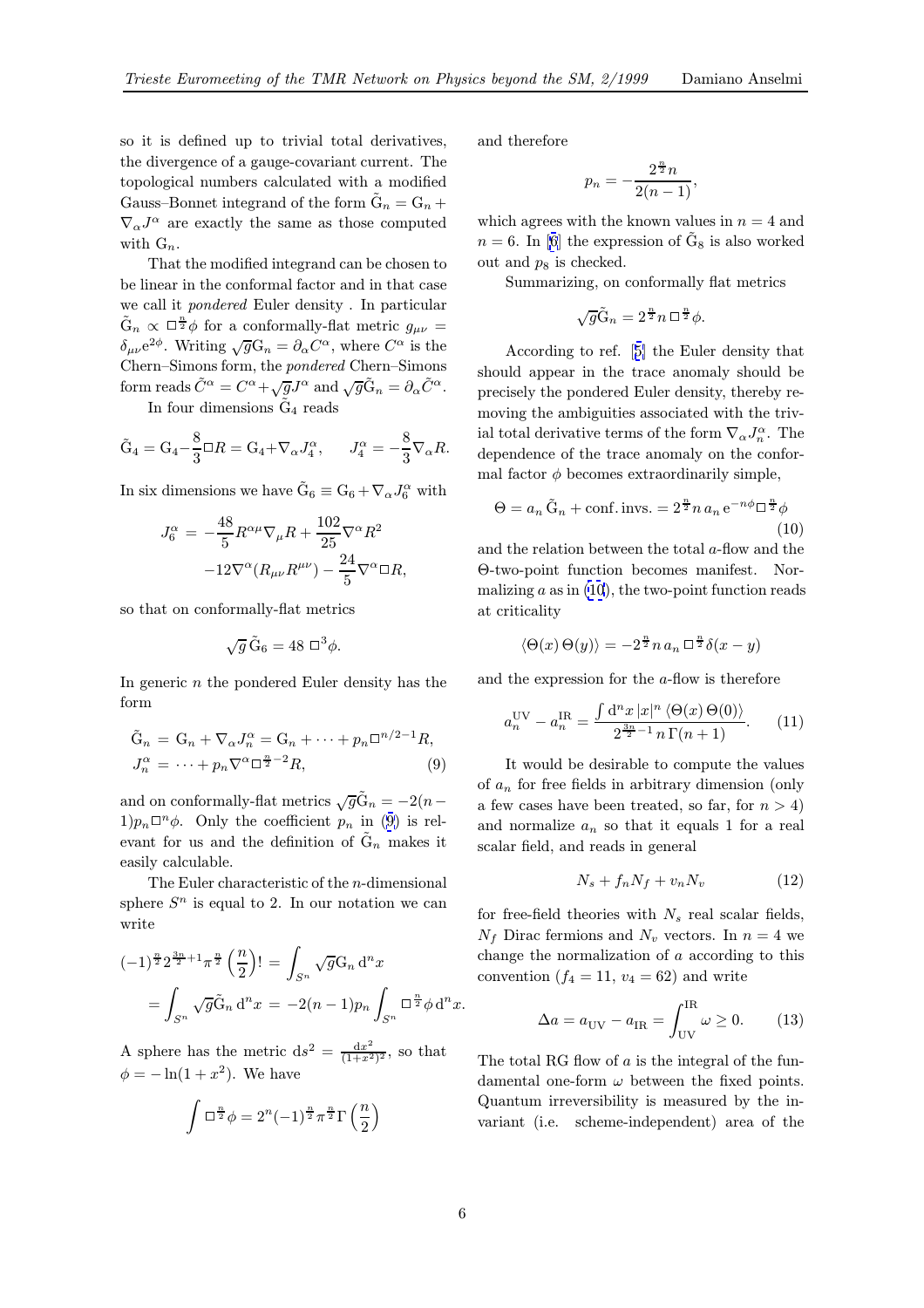<span id="page-6-0"></span>graph of the beta function between the fixed points. In this integral, scheme independence is reparametrization invariance.

This formula can be checked to the fourthloop order in the most general renormalizable theory. Here we focus on QCD in the conformal window in a neighborhood of the asymptotic freedom point  $N_f = \frac{11}{2} N_c$ . The strategy for comput-<br>ing bigher loop corrections to the trace anomaly ing higher-loop corrections to the trace anomaly was developed in ref.s [16]. See [6] for its extension to six dimensions.

Collecting the results of these references in a general formula, [th](#page-7-0)e third-loo[p](#page-7-0) RG flow of  $a$ reads

$$
a_{\rm UV} - a_{\rm IR} = \frac{1}{2} f_{\rm UV} \beta_2 \alpha_{\rm IR}^2 + \mathcal{O}(\alpha_{\rm IR}^3),
$$

where  $\beta_1$  and  $\beta_2$  are the first two coefficients of the beta function,  $\beta(\alpha) = \beta_1 \alpha + \beta_2 \alpha^2 + \mathcal{O}(\alpha^3)$ . Formula (13) gives exactly the same result. Concretely, with  $N_f$  flavours and  $N_c$  colours we have

$$
a_{\rm UV} - a_{\rm IR} = \frac{44}{5} N_c N_f \left( 1 - \frac{11}{2} \frac{N_c}{N_f} \right)^2
$$

and for a generic gauge group  $G$  and representation R

$$
a_{\rm UV}-a_{\rm IR} = \frac{605\,C(G)\,\dim G}{7C(G)+11C(R)}\left(1-\frac{11}{4}\frac{C(G)}{T(R)}\right)^2.
$$

In supersymmetric QCD the prediction can be compared with the exact formula (7). The check can be extended to the fourth-loop order [5], both in the supersymmetric and nonsupersymmetric cases. In six dimensions formula (11) has been checked to the fourth-loop ord[er](#page-1-0) in the [th](#page-7-0)eory  $\varphi^3$  [6].

I now discuss the extension of these result[s to](#page-5-0) all orders. The quantum-irreversibility formula is derivable f[ro](#page-7-0)m the statement:

the induced effective action  $S_R$  for the conformal factor  $\phi$  [17] is positive definite throughtout the RG flow, if and only if it is positive definite at a given energy,

which implies the "*a*-theorem":

i) a i[s n](#page-7-0)on-negative;

ii) the total RG flow of a is non-negative and equal to the invariant area of the beta function:

$$
a_{\rm UV} - a_{\rm IR} = -\int_{\lambda_{\rm UV}}^{\lambda_{\rm IR}} d\lambda \beta(\lambda) f(\lambda) \ge 0.
$$

 $S_{\rm R}[\phi]$  is the solution of the equation

$$
\Theta = e^{-4\phi} \frac{\delta S_{\rm R}[\phi]}{\delta \phi}.
$$

At criticality in the Euclidean framework we have

$$
\Theta = \frac{1}{90(4\pi)^2} \left[ a_* e^{-4\phi} \Box^2 \phi + \frac{1}{6} (a_* - a'_*) \Box R \right]
$$

and therefore

$$
S_{\rm R}[\phi] = \frac{1}{180} \frac{1}{(4\pi)^2} \int d^4x \{ a_*(\Box \phi)^2 - (a_* - a'_*) \left[ \Box \phi + (\partial_\mu \phi)^2 \right]^2 \}.
$$

The two terms of  $S_{\rm R}[\phi]$  have to be separately positive. In particular, positivity of the first term implies  $a_* > 0$  in the IR if  $a_* > 0$  in the UV. This is true, since  $a_{\text{free}} > 0$  in a free-field theory.

The quantity  $a'$  is defined up to an additive, coupling independent, constant and needs to be normalized at a given energy scale.  $a'$  is precisely the quantity whose RG flow is given by (13) and our statement amounts to show that  $\Delta a'$ , which<br>is exitably non-negative is exual to  $\Delta a$ . is certainly non-negative, is equal to  $\Delta a$ .

The second term of  $S_{\rm R}[\phi]$  is positive [at](#page-5-0) criticality if

$$
a'_* \ge a_*.\tag{14}
$$

This condition has to hold throughout the renormalization group flow, in particular

$$
a'_{\text{UV}} \ge a_{\text{UV}} \qquad \Leftrightarrow \qquad a'_{\text{IR}} \ge a_{\text{IR}}.
$$

Now, we know that  $a'_{UV} \ge a'_{IR}$ . Let us fix  $a'$ <br>by demanding that a and a' soingide in the UV by demanding that  $a$  and  $a'$  coincide in the UV,  $a'_{UV} = a_{UV}$ . Then we have, combining the vari-<br>and inconsisting derived as farm ous inequalities derived so far:

$$
a_{\rm UV} = a'_{\rm UV} \ge a'_{\rm IR} \ge a_{\rm IR},
$$

wherefrom the claimed inequality  $a_{\rm UV} \ge a_{\rm IR}$  follows.

Now, let us tentatively suppose that with the normalization  $a'_{UV} = a_{UV}$  we have the strict in-<br>couplity  $a' \ge a_{UV}$ . We prove that this is abound equality  $a'_{\text{IR}} > a_{\text{IR}}$ . We prove that this is absurd and conclude that  $a'_{\text{IR}} = a_{\text{IR}}$ .<br>We see do this by share

We can do this by changing the normalization of a' with the shift  $a' \rightarrow a'$  new =  $a'$  –  $a'_{\text{IR}} + a_{\text{IR}}$ , so that  $a'_{\text{IR}}^{\text{new}} = a_{\text{IR}}$ . We have  $a'_{\text{UV}} \rightarrow a'_{\text{IR}}^{\text{new}} = a'_{\text{IR}}$  $a'_{\text{UV}}^{\text{new}} = a'_{\text{UV}} - a'_{\text{IR}} + a_{\text{IR}}$  and therefore  $a'_{\text{UV}}$  no